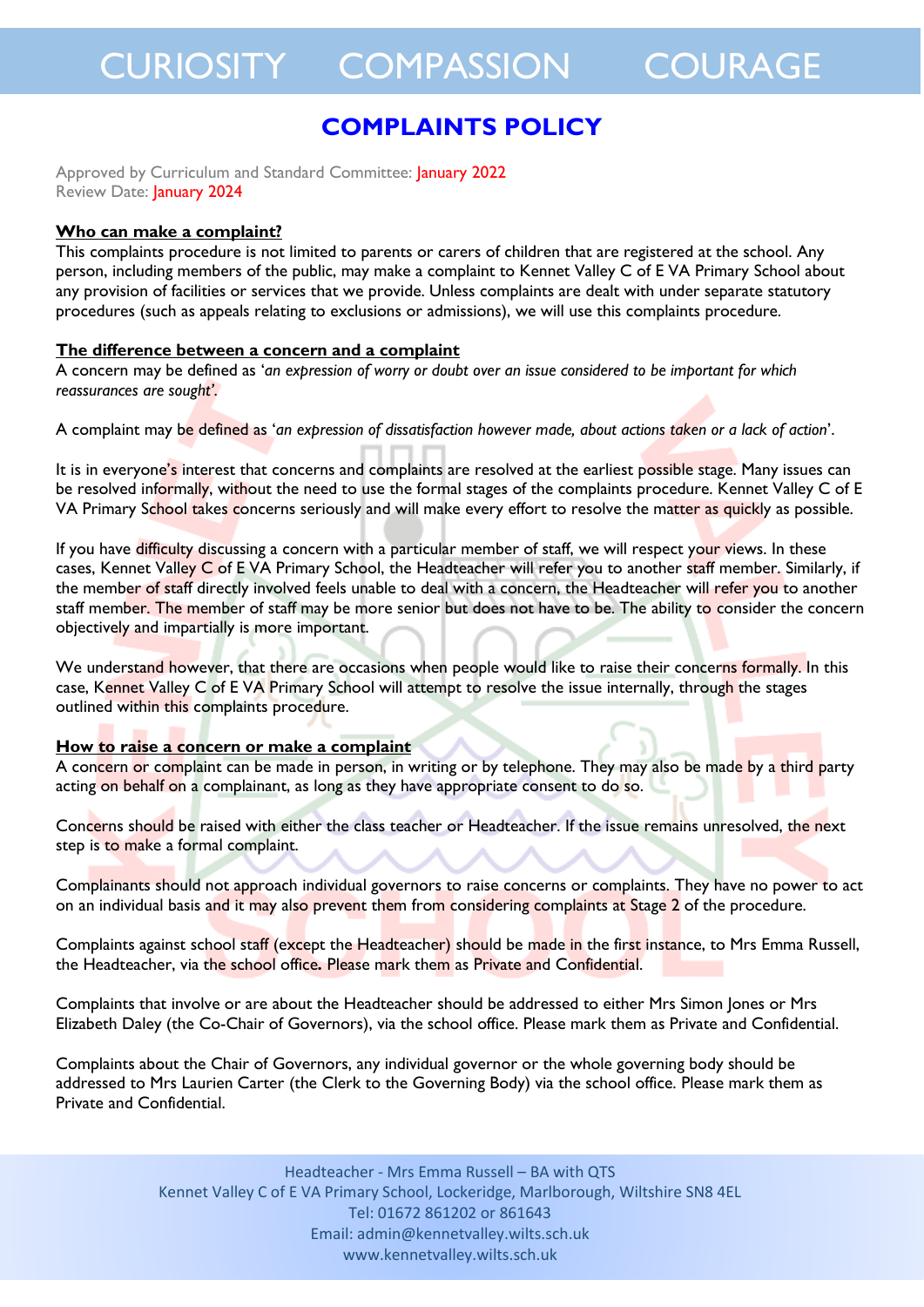For ease of use, a template complaint form is included at the end of this procedure. If you require help in completing the form, please contact the school office. You can also ask third party organisations like the Citizens Advice to help you.

In accordance with equality law, we will consider making reasonable adjustments if required, to enable complainants to access and complete this complaints procedure. For instance, providing information in alternative formats, assisting complainants in raising a formal complaint or holding meetings in accessible locations.

### **Anonymous complaints**

We will not normally investigate anonymous complaints. However, the Headteacher or Chair of Governors, if appropriate, will determine whether the complaint warrants an investigation.

### **Time scales**

You must raise the complaint within three months of the incident or, where a series of associated incidents have occurred, within three months of the last of these incidents. We will consider complaints made outside of this time frame if exceptional circumstances apply.

### **Complaints received outside of term time**

We will consider complaints made outside of term time to have been received on the first school day after the holiday period.

### **Scope of this Complaints Procedure**

This procedure covers all complaints about any provision of community facilities or services by Kennet Valley C of E VA Primary School other than complaints that are dealt with under other statutory procedures, including those listed below.

| <b>Exceptions</b> |                                  | Who to contact                                                                    |
|-------------------|----------------------------------|-----------------------------------------------------------------------------------|
|                   | Admissions to schools            | Concerns about admissions, statutory assessments of Special Educational           |
|                   | Statutory assessments of         | Needs, or school re-organisation proposals should be raised with Wiltshire        |
|                   | <b>Special Educational Needs</b> | <b>County Council.</b>                                                            |
|                   | School re-organisation           |                                                                                   |
|                   | proposals                        |                                                                                   |
|                   | Matters likely to require a      | Complaints about child protection matters are handled under our child             |
|                   | <b>Child Protection</b>          | protection and safeguarding policy and in accordance with relevant statutory      |
|                   | Investigation                    | guidance.                                                                         |
|                   |                                  | If you have serious concerns, you may wish to contact the local authority         |
|                   |                                  | designated officer (LADO) who has local responsibility for safeguarding or the    |
|                   |                                  | Multi-Agency Safeguarding Hub (MASH).                                             |
|                   |                                  | Mash Contact Details -                                                            |
|                   |                                  | www.wiltshire.gov.uk/Child-protection                                             |
|                   | Exclusion of children from       | Further information about raising concerns about exclusion can be found at:       |
|                   | school*                          | www.gov.uk/school-discipline-exclusions/exclusions.                               |
|                   |                                  | *complaints about the application of the behaviour policy can be made through the |
|                   |                                  | school's complaints procedure.                                                    |
|                   | Whistleblowing                   | We have an internal whistleblowing procedure for all our employees, including     |
|                   |                                  | temporary staff and contractors.                                                  |
|                   |                                  | The Secretary of State for Education is the prescribed person for matters         |
|                   |                                  | relating to education for whistle-blowers in education who do not want to raise   |
|                   |                                  | matters direct with their employer. Referrals can be made at:                     |
|                   |                                  | www.education.gov.uk/contactus.                                                   |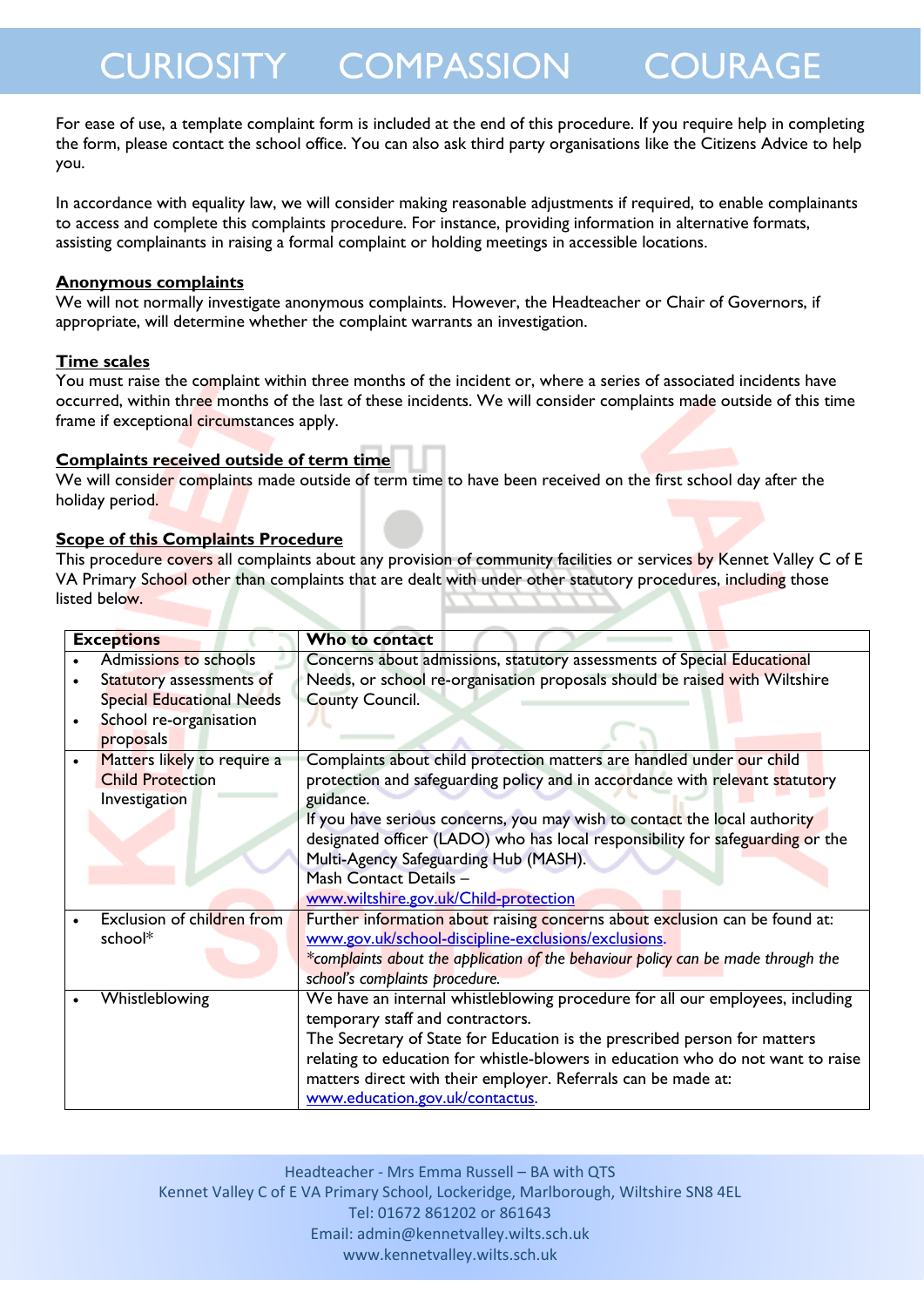|                           | Volunteer staff who have concerns about our school should complain through<br>the school's complaints procedure. You may also be able to complain direct to<br>the LA or the Department for Education (see link above), depending on the                                                                                       |
|---------------------------|--------------------------------------------------------------------------------------------------------------------------------------------------------------------------------------------------------------------------------------------------------------------------------------------------------------------------------|
|                           | substance of your complaint.                                                                                                                                                                                                                                                                                                   |
| Staff grievances          | Complaints from staff will be dealt with under the school's internal grievance<br>procedures.                                                                                                                                                                                                                                  |
| Staff conduct             | Complaints about staff will be dealt with under the school's internal disciplinary<br>procedures, if appropriate.<br>Complainants will not be informed of any disciplinary action taken against a staff<br>member as a result of a complaint. However, the complainant will be notified<br>that the matter is being addressed. |
| Complaints about services | Providers should have their own complaints procedure to deal with complaints                                                                                                                                                                                                                                                   |
| provided by other         | about service. Please contact them direct.                                                                                                                                                                                                                                                                                     |
| providers who may use     |                                                                                                                                                                                                                                                                                                                                |
| school premises or        |                                                                                                                                                                                                                                                                                                                                |
| <b>facilities</b>         |                                                                                                                                                                                                                                                                                                                                |
| National Curriculum -     | Please contact the Department for Education at:                                                                                                                                                                                                                                                                                |
| content                   | www.education.gov.uk/contactus                                                                                                                                                                                                                                                                                                 |

If other bodies are investigating aspects of the complaint, for example the police, local authority (LA) safeguarding teams or Tribunals, this may impact on our ability to adhere to the timescales within this procedure or result in the procedure being suspended until those public bodies have completed their investigations.

If a complainant commences legal action against Kennet Valley C of E VA Primary School in relation to their complaint, we will consider whether to suspend the complaints procedure in relation to their complaint until those legal proceedings have concluded.

### **Resolving complaints**

At each stage in the procedure, Kennet Valley C of E VA Primary School wants to resolve the complaint. If appropriate, we will acknowledge that the complaint is upheld in whole or in part. In addition, we may offer one or more of the following:

- an explanation
- an admission that the situation could have been handled differently or better
- an assurance that we will try to ensure the event complained of will not recur
- an explanation of the steps that have been or will be taken to help ensure that it will not happen again and an indication of the timescales within which any changes will be made
- an undertaking to review school policies in light of the complaint
- an apology.

### **Withdrawal of a Complaint**

If a complainant wants to withdraw their complaint, we will ask them to confirm this in writing.

### **Stage 1**

Formal complaints must be made to the Headteacher (unless they are about the Headteacher), via the school office. This may be done in person, in writing (preferably on the Complaint Form), or by telephone.

The Headteacher will record the date the complaint is received and will acknowledge receipt of the complaint in writing (either by letter or email) within 5 school days.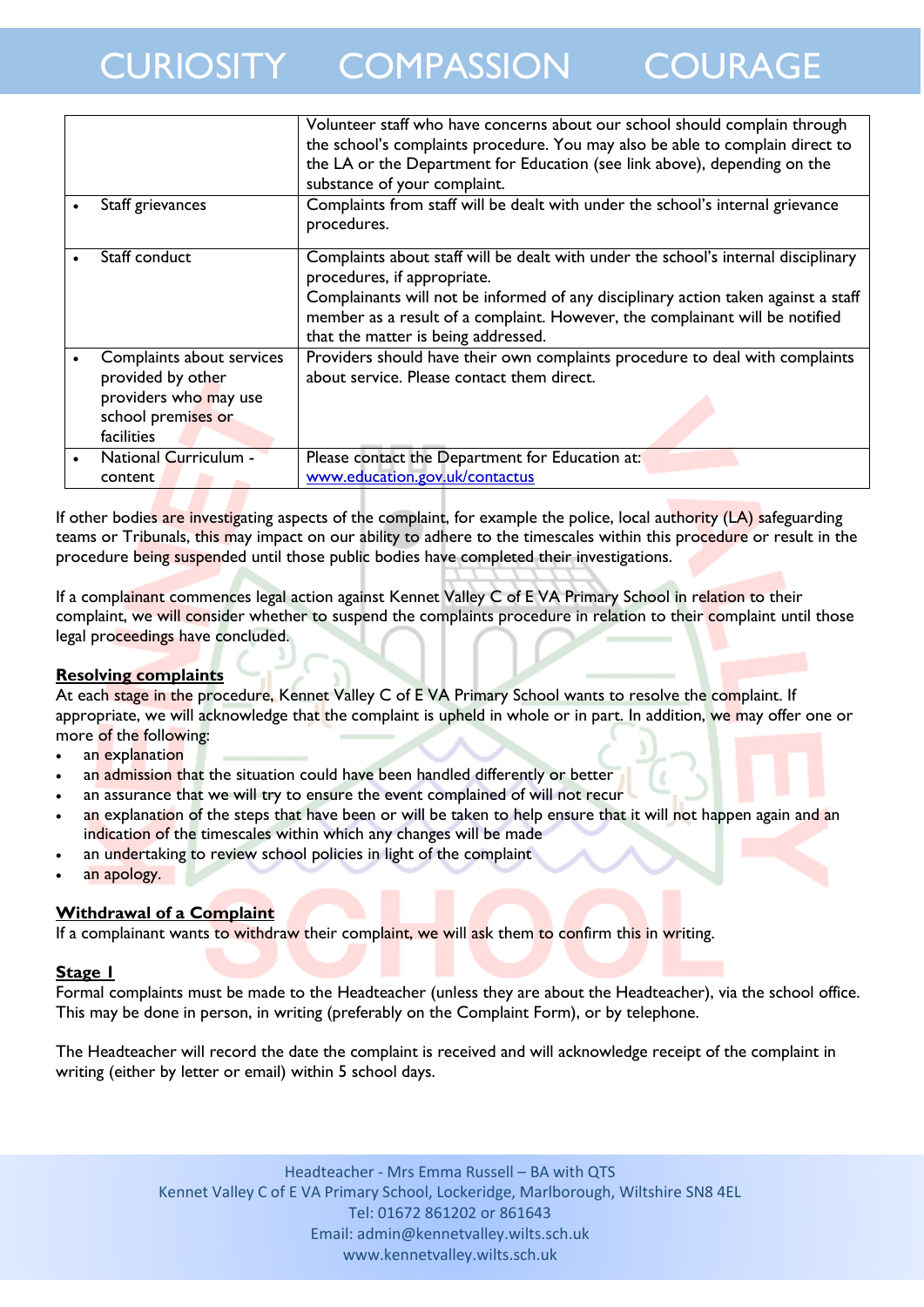Within this response, the Headteacher will seek to clarify the nature of the complaint, ask what remains unresolved and what outcome the complainant would like to see. The Headteacher can consider whether a face to face meeting is the most appropriate way of doing this.

*Note: The Headteacher may delegate the investigation to another member of the school's senior leadership team but not the decision to be taken.*

During the investigation, the Headteacher (or investigator) will:

- if necessary, interview those involved in the matter and/or those complained of, allowing them to be accompanied if they wish
- keep a written record of any meetings/interviews in relation to their investigation.

At the conclusion of their investigation, the Headteacher will provide a formal written response within 15 working days of the date of receipt of the complaint.

If the Headteacher is unable to meet this deadline, they will provide the complainant with an update and revised response date.

The response will detail any actions taken to investigate the complaint and provide a full explanation of the decision made and the reason(s) for it. Where appropriate, it will include details of actions Kennet Valley C of EVA Primary School will take to resolve the complaint.

The Headteacher will advise the complainant of how to escalate their complaint should they remain dissatisfied with the outcome of Stage 1.

If the complaint is about the Headteacher, or a member of the governing body (including the Chair or Vice-Chair), a suitably skilled governor will be appointed to complete all the actions at Stage 1.

Complaints about the Headteacher or member of the governing body must be made to the Clerk, via the school office.

If the complaint is:

- jointly about the Chair and Vice Chair or
- the entire governing body or
- the majority of the governing body

Stage 1 will be considered by an independent investigator appointed by the governing body. At the conclusion of their investigation, the independent investigator will provide a formal written response.

#### **Stage 2**

If the complainant is dissatisfied with the outcome at Stage 1 and wishes to take the matter further, they can escalate the complaint to Stage 2 – a meeting with members of the governing body's complaints committee, which will be formed of the first three, impartial, governors available. This is the final stage of the complaints procedure.

A request to escalate to Stage 2 must be made to the Clerk, via the school office, within 10 working school days of receipt of the Stage 1 response.

The Clerk will record the date the complaint is received and acknowledge receipt of the complaint in writing (either by letter or email) within 10 school days.

Requests received outside of this time frame will only be considered if exceptional circumstances apply.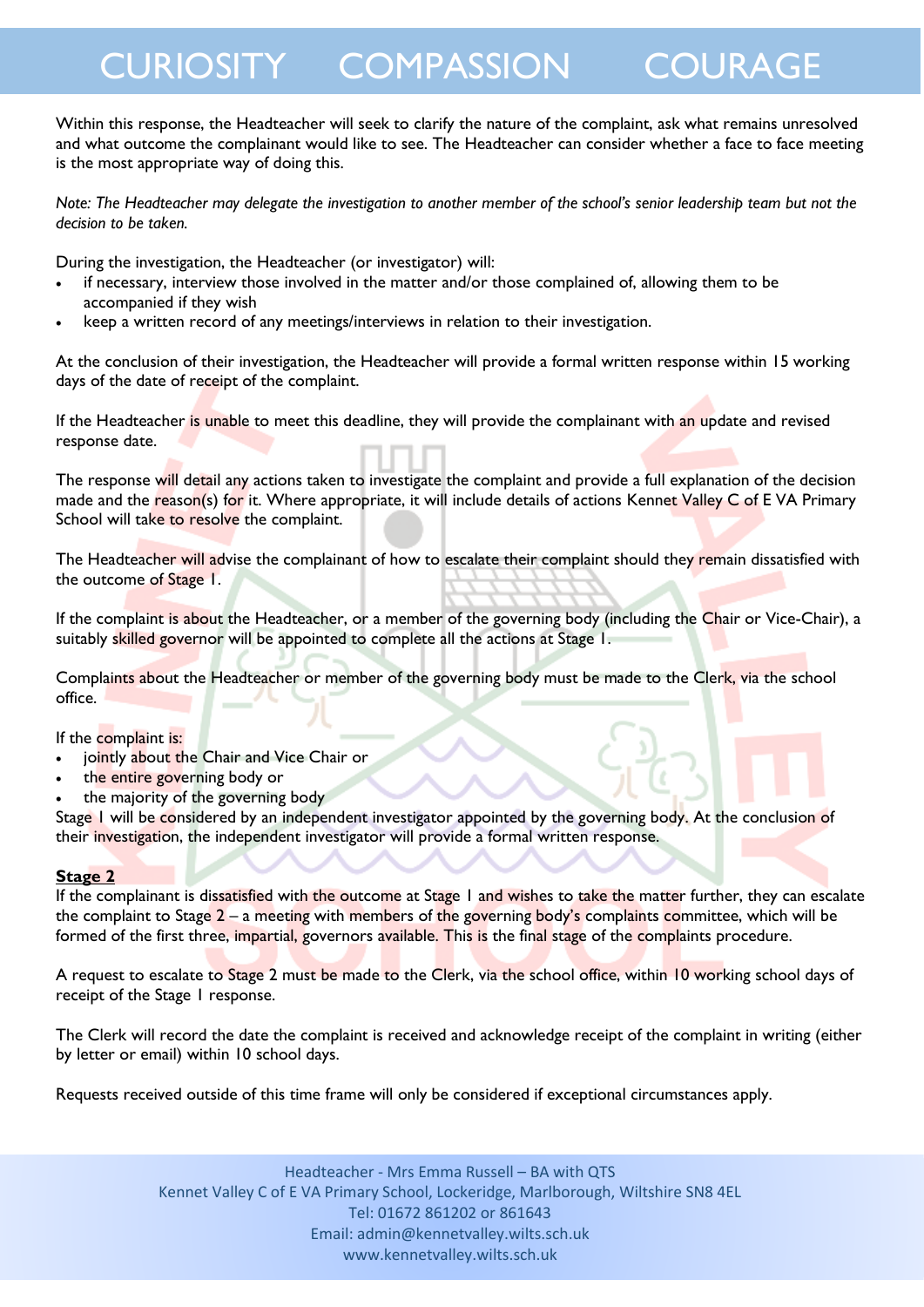The Clerk will write to the complainant to inform them of the date of the meeting. They will aim to convene a meeting within 7 school days of receipt of the Stage 2 request. If this is not possible, the Clerk will provide an anticipated date and keep the complainant informed.

If the complainant rejects the offer of three proposed dates, without good reason, the Clerk will decide when to hold the meeting. It will then proceed in the complainant's absence on the basis of written submissions from both parties.

The complaints committee will consist of at least three governors with no prior involvement or knowledge of the complaint. Prior to the meeting, they will decide amongst themselves who will act as the Chair of the Complaints Committee. If there are fewer than three governors from Kennet Valley C of E VA Primary School are available, the Clerk will source any additional, independent governors through another local school or through their LA's Governor Services team, in order to make up the committee. Alternatively, an entirely independent committee may be convened to hear the complaint at Stage 2.

The committee will decide whether to deal with the complaint by inviting parties to a meeting or through written representations, but in making their decision they will be sensitive to the complainant's needs.

If the complainant is invited to attend the meeting, they may bring someone along to provide support. This can be a relative or friend. Generally, we do not encourage either party to bring legal representatives to the committee meeting. However, there may be occasions when legal representation is appropriate.

For instance, if a school employee is called as a witness in a complaint meeting, they may wish to be supported by union and/or legal representation.

*Note: Complaints about staff conduct will not generally be handled under this complaints procedure. Complainants will be advised that any staff conduct complaints will be considered under staff disciplinary procedures, if appropriate, but outcomes will not be shared with them.* 

Representatives from the media are not permitted to attend.

At least 3 school days before the meeting, the Clerk will:

- confirm and notify the complainant of the date, time and venue of the meeting, ensuring that, if the complainant is invited, the dates are convenient to all parties and that the venue and proceedings are accessible
- request copies of any further written material to be submitted to the committee at least 2 school days before the meeting.

Any written material will be circulated to all parties at least 2 school days before the date of the meeting. The committee will not normally accept, as evidence, recordings of conversations that were obtained covertly and without the informed consent of all parties being recorded.

The committee will also not review any new complaints at this stage or consider evidence unrelated to the initial complaint to be included. New complaints must be dealt with from Stage 1 of the procedure.

The meeting will be held in private. Electronic recordings of meetings or conversations are not normally permitted unless a complainant's own disability or special needs require it. Prior knowledge and consent of all parties attending must be sought before meetings or conversations take place. Consent will be recorded in any minutes taken.

The committee will consider the complaint and all the evidence presented. The committee can:

- uphold the complaint in whole or in part
- dismiss the complaint in whole or in part.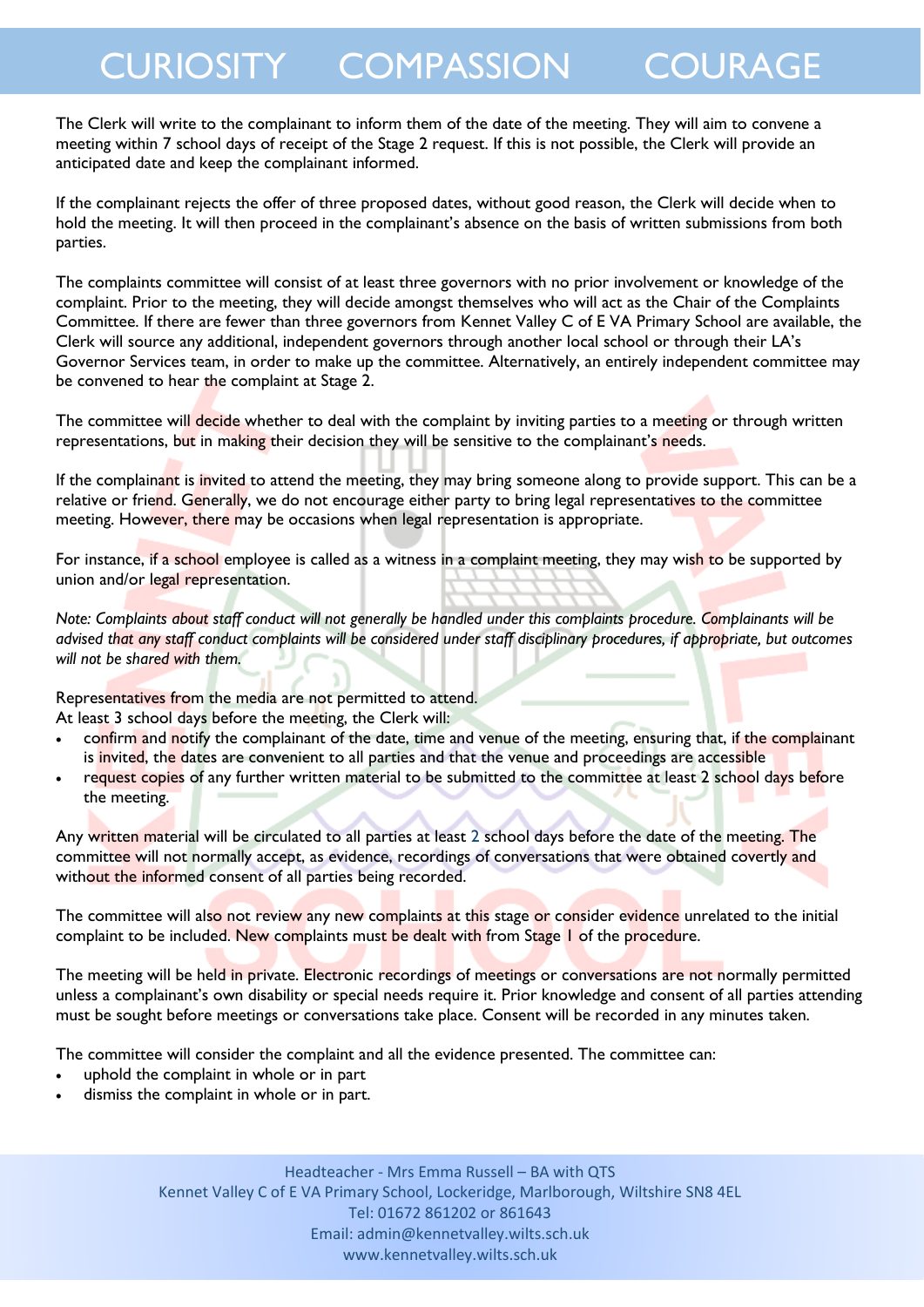If the complaint is upheld in whole or in part, the committee will:

- decide on the appropriate action to be taken to resolve the complaint
- where appropriate, recommend changes to the school's systems or procedures to prevent similar issues in the future.

The Chair of the Committee will provide the complainant and Kennet Valley C of E VA Primary School with a full explanation of their decision and the reason(s) for it, in writing, within  $3$  school days.

The letter to the complainant will include details of how to contact the Department for Education if they are dissatisfied with the way their complaint has been handled by Kennet Valley C of E VA Primary School

If the complaint is:

- jointly about the Chair and Vice Chair or
- the entire governing body or
- the majority of the governing body

Stage 2 will be heard by a committee of independent governors.

The response will detail any actions taken to investigate the complaint and provide a full explanation of the decision made and the reason(s) for it. Where appropriate, it will include details of actions Kennet Valley C of EVA Primary School will take to resolve the complaint.

The response will also advise the complainant of how to escalate their complaint should they remain dissatisfied.

### **Next Steps**

If the complainant believes the school did not handle their complaint in accordance with the published complaints procedure or they acted unlawfully or unreasonably in the exercise of their duties under education law, they can contact the Department for Education after they have completed Stage 2.

The Department for Education will not normally reinvestigate the substance of complaints or overturn any decisions made by Kennet Valley C of E VA Primary School They will consider whether Kennet Valley C of E VA Primary School has adhered to education legislation and any statutory policies connected with the complaint.

The complainant can refer their complaint to the Department for Education online at: [www.education.gov.uk/contactus,](http://www.education.gov.uk/contactus) by telephone on: 0370 000 2288 or by writing to:

Department for Education Piccadilly Gate Store Street Manchester M1 2WD.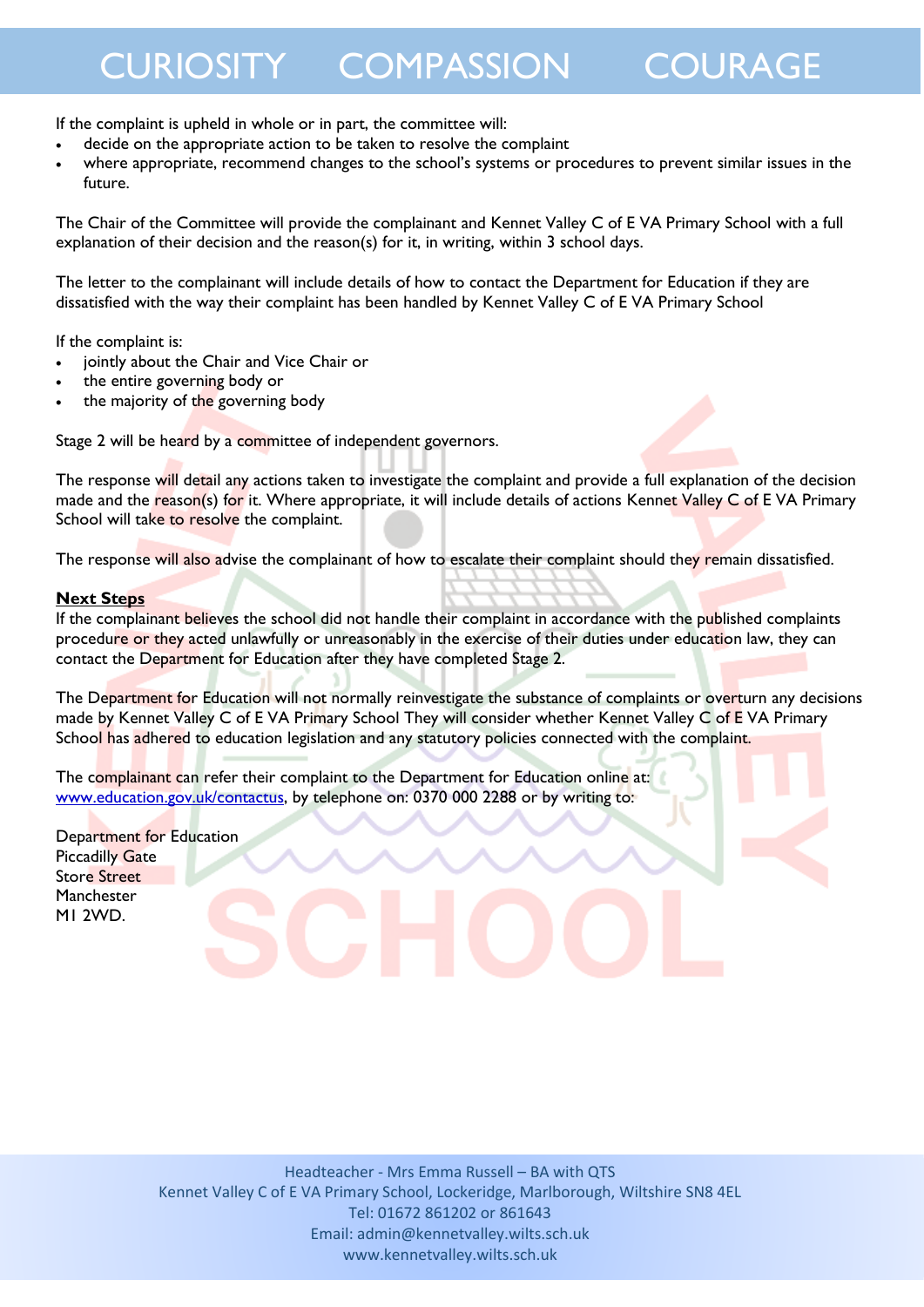### **Complaint Form**

Please complete and return to the school office, address to the either Headteacher, Co-Chair of governing body or Clerk who will acknowledge receipt and explain what action will be taken.

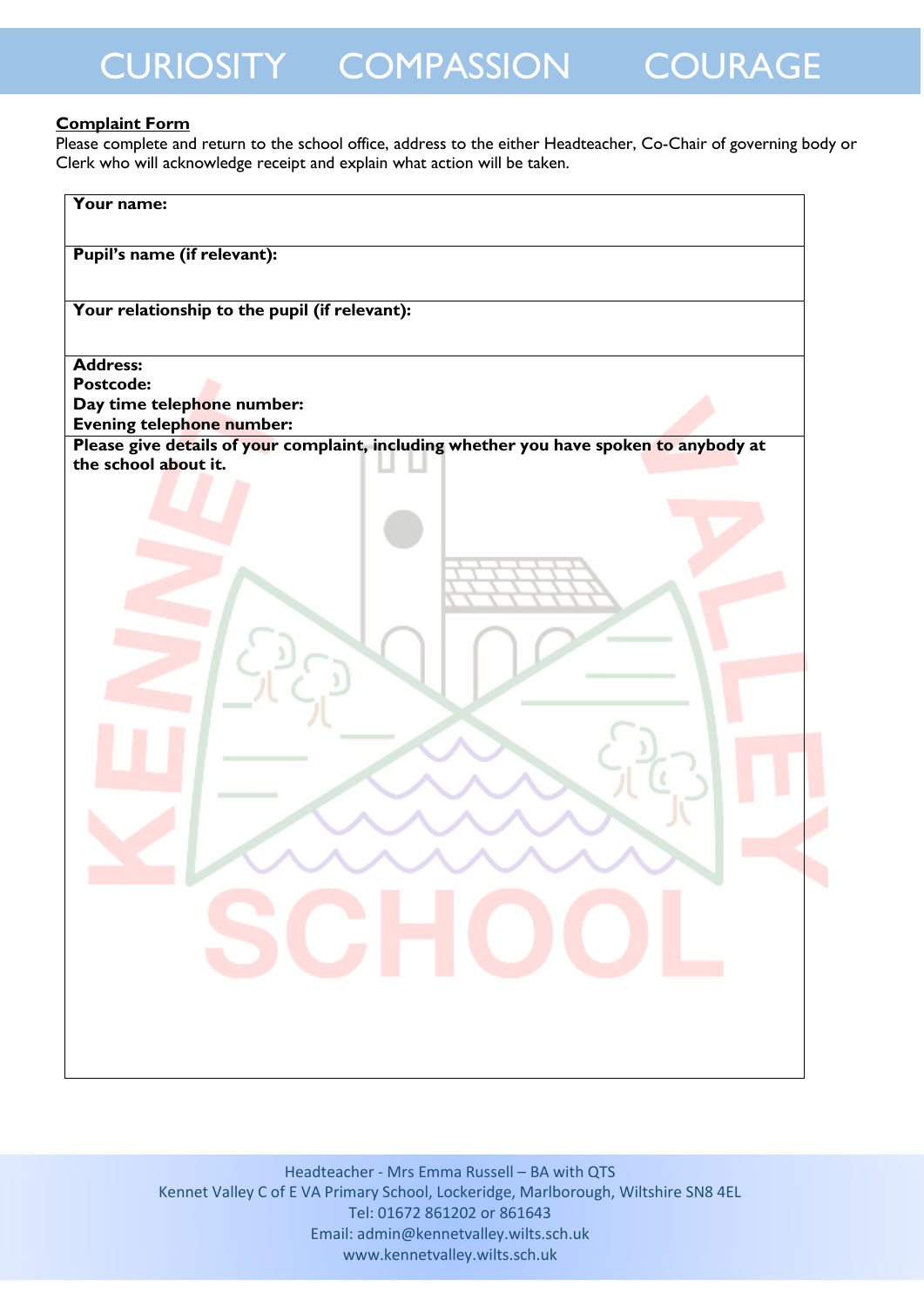| What actions do you feel might resolve the problem at this stage? |
|-------------------------------------------------------------------|
|                                                                   |
|                                                                   |
|                                                                   |
|                                                                   |
|                                                                   |
|                                                                   |
|                                                                   |
|                                                                   |
|                                                                   |
|                                                                   |
|                                                                   |
|                                                                   |
|                                                                   |
|                                                                   |
|                                                                   |
|                                                                   |
| Are you attaching any paperwork? If so, please give details.      |
|                                                                   |
|                                                                   |
|                                                                   |
|                                                                   |
|                                                                   |
|                                                                   |
|                                                                   |
|                                                                   |
|                                                                   |
|                                                                   |
|                                                                   |
|                                                                   |
|                                                                   |
| Signature:                                                        |
| Date:                                                             |
|                                                                   |
| <b>Official use</b>                                               |
| Date acknowledgement sent:                                        |
|                                                                   |
| By who:                                                           |
|                                                                   |
| <b>Complaint referred to:</b>                                     |
|                                                                   |
|                                                                   |
| Date:                                                             |
|                                                                   |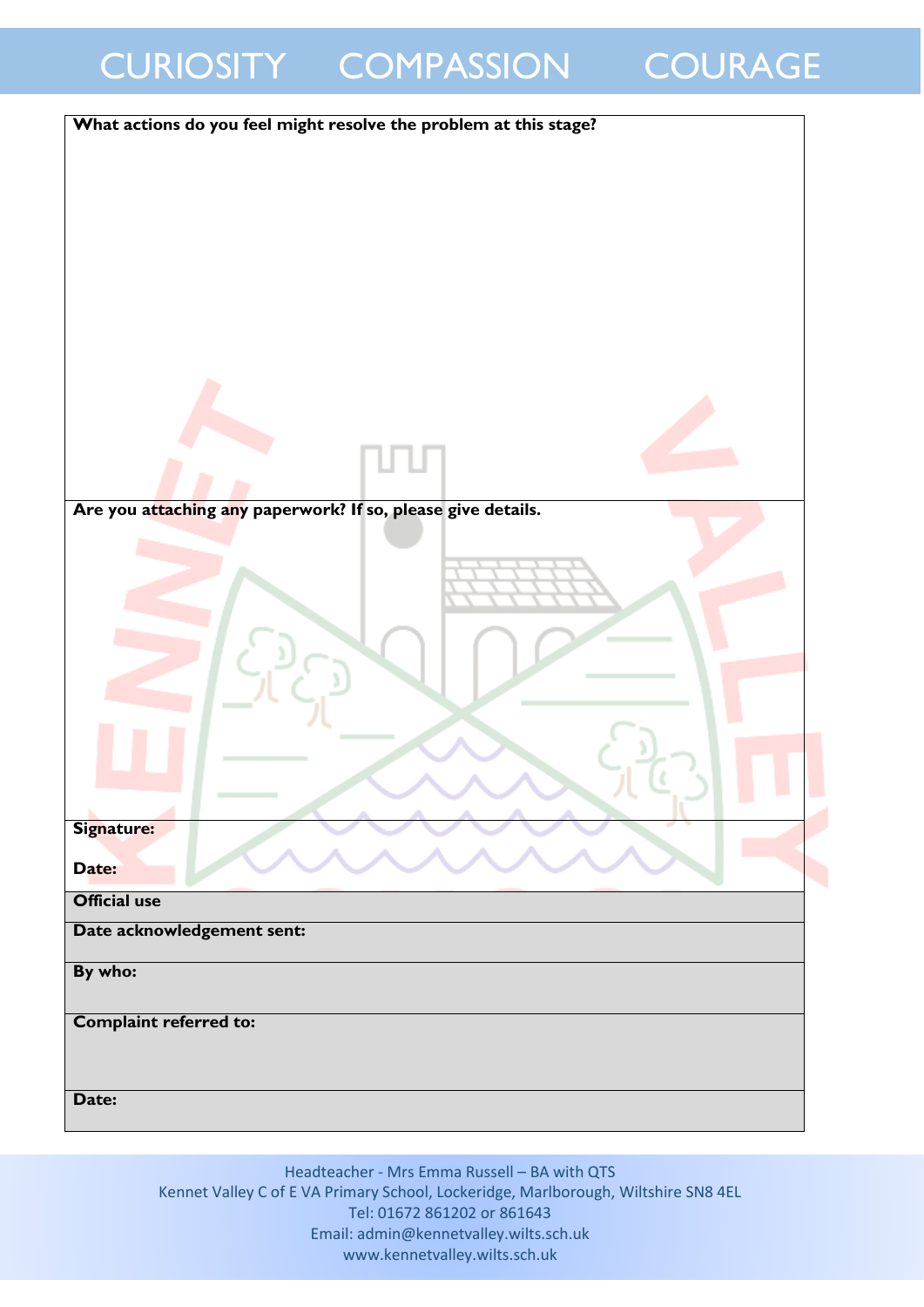### **Roles and Responsibilities**

### **Complainant**

The complainant will receive a more effective response to the complaint if they:

- explain the complaint in full as early as possible
- co-operate with the school in seeking a solution to the complaint
- respond promptly to requests for information or meetings or in agreeing the details of the complaint
- ask for assistance as needed
- treat all those involved in the complaint with respect
- refrain from publicising the details of their complaint on social media and respect confidentiality.

### **Investigator**

The investigator's role is to establish the facts relevant to the complaint by:

- providing a comprehensive, open, transparent and fair consideration of the complaint through:
- sensitive and thorough interviewing of the complainant to establish what has happened and who has been involved
- interviewing staff and children/young people and other people relevant to the complaint
- consideration of records and other relevant information
- analysing information
- liaising with the complainant and the complaints co-ordinator as appropriate to clarify what the complainant feels would put things right.

### The investigator should:

- conduct interviews with an open mind and be prepared to persist in the questioning
- keep notes of interviews or arrange for an independent note taker to record minutes of the meeting
- ensure that any papers produced during the investigation are kept securely pending any appeal
- be mindful of the timescales to respond
- prepare a comprehensive report for the Headteacher or complaints committee that sets out the facts, identifies solutions and recommends courses of action to resolve problems.

The Headteacher or complaints committee will then determine whether to uphold or dismiss the complaint and communicate that decision to the complainant, providing the appropriate escalation details.

**Complaints Co-ordinator** *(this could be the Headteacher / designated complaints governor or other staff member providing administrative support)*

The complaints co-ordinator should:

- ensure that the complainant is fully updated at each stage of the procedure
- liaise with staff members, Headteacher, Chair of Governors, Clerk and LAs (if appropriate) to ensure the smooth running of the complaints procedure
- be aware of issues regarding:
	- sharing third party information
	- additional support. This may be needed by complainants when making a complaint including interpretation support or where the complainant is a child or young person
- keep records.

#### $\bullet$ **Clerk to the Governing Body**

The Clerk is the contact point for the complainant and the committee and should:

 ensure that all people involved in the complaint procedure are aware of their legal rights and duties, including any under legislation relating to school complaints, education law, the Equality Act 2010, the Freedom of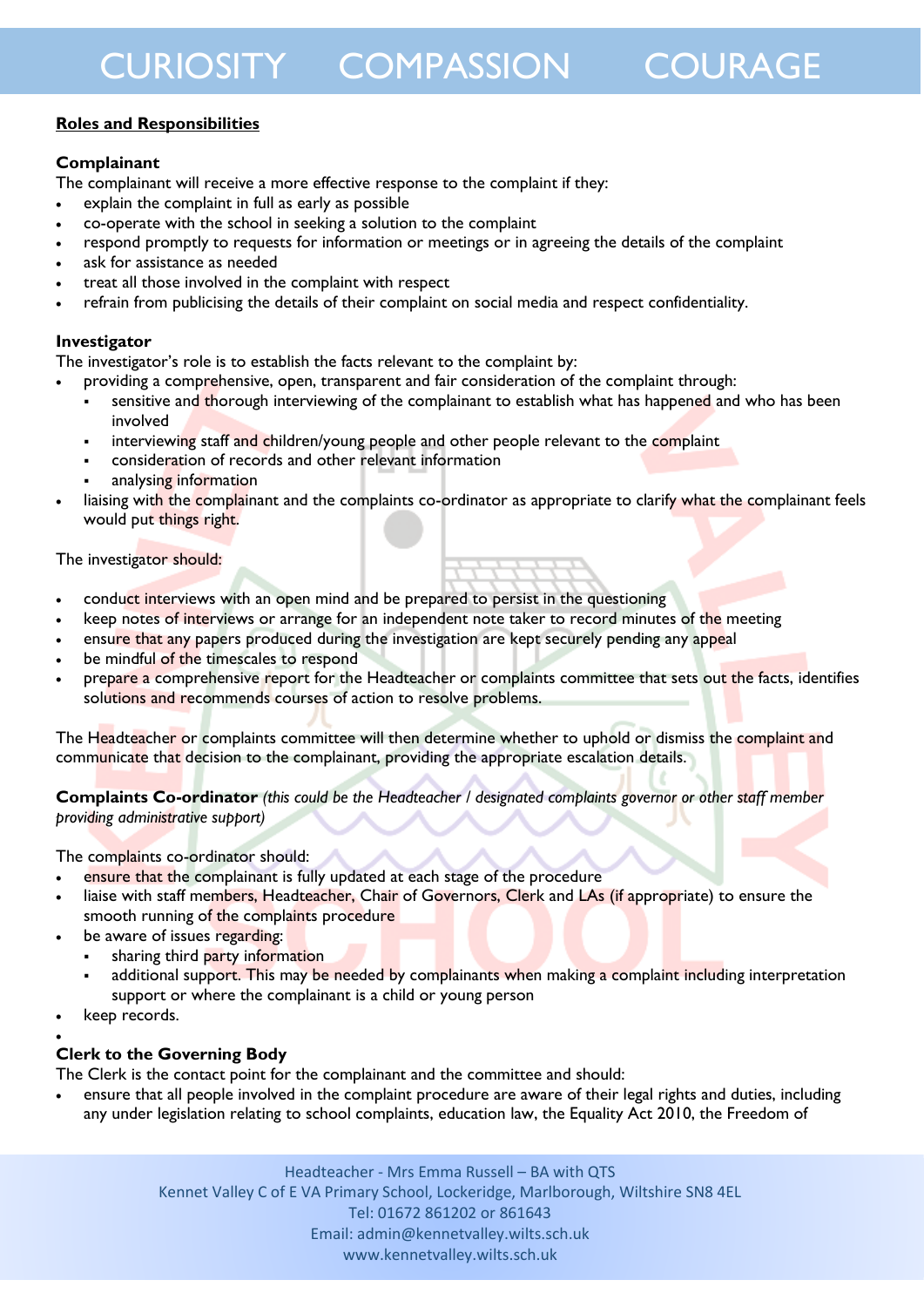Information Act 2000, the Data Protection Act (DPA) 2018 and the General Data Protection Regulations (GDPR)

- set the date, time and venue of the meeting, ensuring that the dates are convenient to all parties (if they are invited to attend) and that the venue and proceedings are accessible
- collate any written material relevant to the complaint (for example; stage 1 paperwork, school and complainant submissions) and send it to the parties in advance of the meeting within an agreed timescale
- record the proceedings
- circulate the minutes of the meeting
- notify all parties of the committee's decision.

### **Committee Chair**

The committee's chair, who is nominated in advance of the complaint meeting, should ensure that:

- both parties are asked (via the Clerk) to provide any additional information relating to the complaint by a specified date in advance of the meeting
- the meeting is conducted in an informal manner, is not adversarial, and that, if all parties are invited to attend, everyone is treated with respect and courtesy
- complainants who may not be used to speaking at such a meeting are put at ease. This is particularly important if the complainant is a child/young person
- the remit of the committee is explained to the complainant
- written material is seen by everyone in attendance, provided it does not breach confidentiality or any individual's rights to privacy under the DPA 2018 or GDPR.
- If a new issue arises it would be useful to give everyone the opportunity to consider and comment upon it; this may require a short adjournment of the meeting
- both the complainant and the school are given the opportunity to make their case and seek clarity, either through written submissions ahead of the meeting or verbally in the meeting itself
- the issues are addressed
- key findings of fact are made
- the committee is open-minded and acts independently
- no member of the committee has an external interest in the outcome of the proceedings or any involvement in an earlier stage of the procedure
- the meeting is minuted
- they liaise with the Clerk (and complaints co-ordinator, if the school has one)

### **Committee Member**

Committee members should be aware that:

the meeting must be independent and impartial, and should be seen to be so

No governor may sit on the committee if they have had a prior involvement in the complaint or in the circumstances surrounding it.

• the aim of the meeting should be to resolve the complaint and achieve reconciliation between the school and the complainant

We recognise that the complainant might not be satisfied with the outcome if the meeting does not find in their favour. It may only be possible to establish the facts and make recommendations.

many complainants will feel nervous and inhibited in a formal setting

Parents/carers often feel emotional when discussing an issue that affects their child.

 extra care needs to be taken when the complainant is a child/young person and present during all or part of the meeting

Careful consideration of the atmosphere and proceedings should ensure that the child/young person does not feel intimidated.